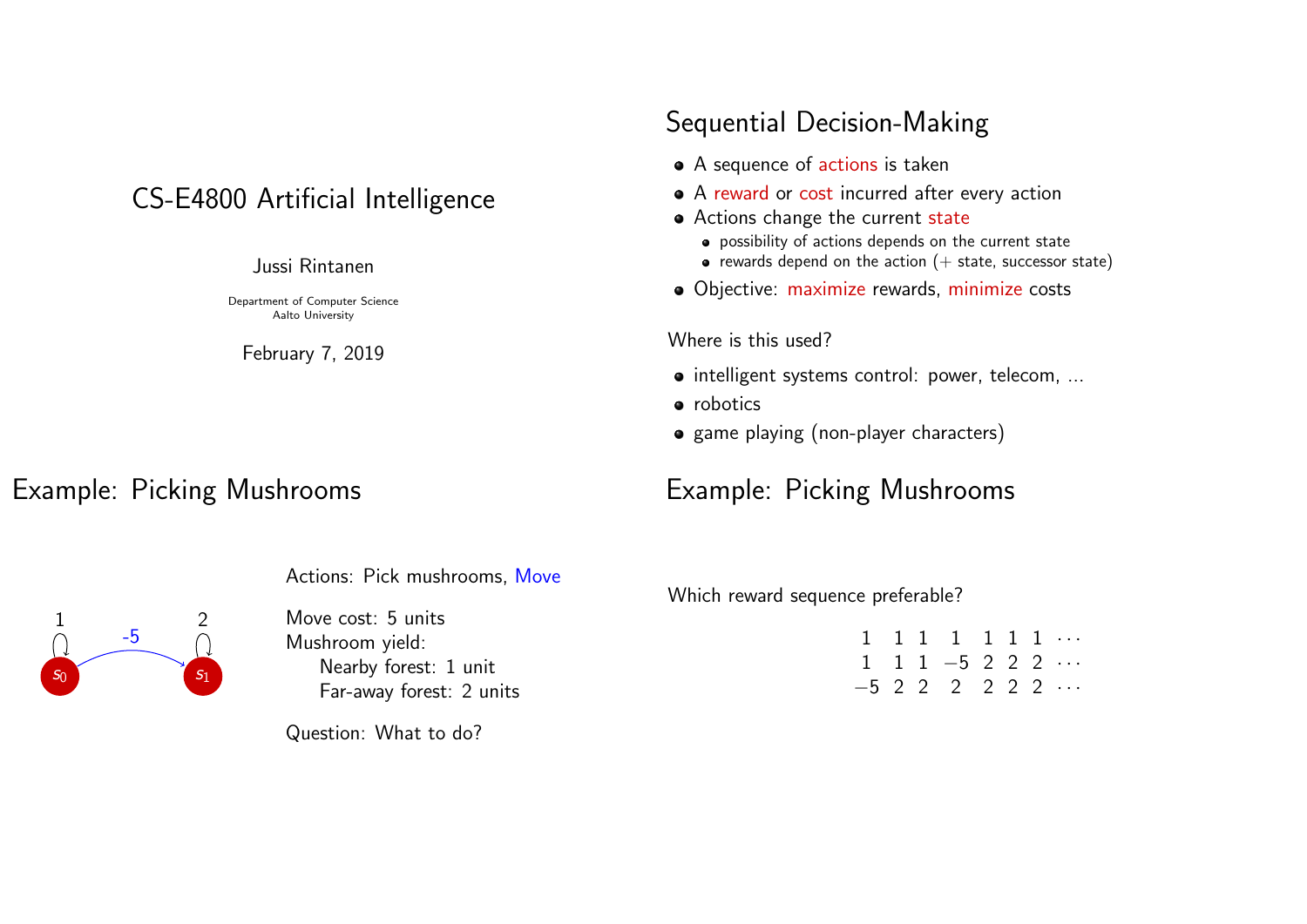Value of a Reward Sequence  $r_0, r_1, r_2, \ldots$ 

 $\bullet$  finite sum (given fixed  $N$ )

$$
\sum_{i=0}^N r_i
$$

 $\bullet$  infinite geometrically discounted sum (with  $0 < \gamma < 1)$ 

$$
\sum_{i=0}^{\infty} \gamma^i \cdot r_i
$$

3 infinite average

$$
\lim_{N\to\infty}\frac{\sum_{i=0}^N r_i}{N-1}
$$

### Value of a Reward Sequence

- **•** Finite sums are used when
	- time horizon is bounded, or
	- approximating infinite with finite: receding-horizon control
- Discounted sums are used often
	- Finite sum for infinite sequences when  $0 < \gamma < 1$
	- Easy to handle in algorithms (the Bellman equation)
- Averages useful, but difficult to handle
	- Bellman equation does not apply
	- Easy in special cases only (unichain systems)

## Example: Picking Mushrooms

| $r_0$ $r_1$ $r_2$ $r_3$ $r_4$ $r_5$ $\sum_{i=0}^{6} r_i \middle  \gamma = 0.9 \ \gamma = 0.8 \ \gamma = 0.7 \right $ avg |  |  |  |
|--------------------------------------------------------------------------------------------------------------------------|--|--|--|
|                                                                                                                          |  |  |  |
| $\overline{1}$ 1 1 1 1 1 $\overline{1}$ 6.00 10.00 5.00 3.33 1.00                                                        |  |  |  |
| 1 1 1 -5 2 2 $\cdots$ 2.00 12.19 3.98 2.08 2.00                                                                          |  |  |  |
| $-5$ 2 2 2 2 2 $\cdots$ 5.00 13.00 3.00 $-0.33 2.00$                                                                     |  |  |  |



#### **Motivation**

- Search algorithms from Lecture 2:
	- system fully predictable (only actions change things)
	- actions are deterministic
	- starting state fully known
	- · objective: reach a goal state
- Complications in many applications:
	- **4** unpredictability: actions' effects not known with certainty
	- <sup>2</sup> unpredictability: external causes of change (uncontrollable change)
	- <sup>3</sup> multiple "goals" with different rewards (weighed against actions' costs)
	- **4** system state only partially observable
	- **5** other decision-makers
- $\bullet$  This lecture: 1, 2, 3, 4 (later: 5)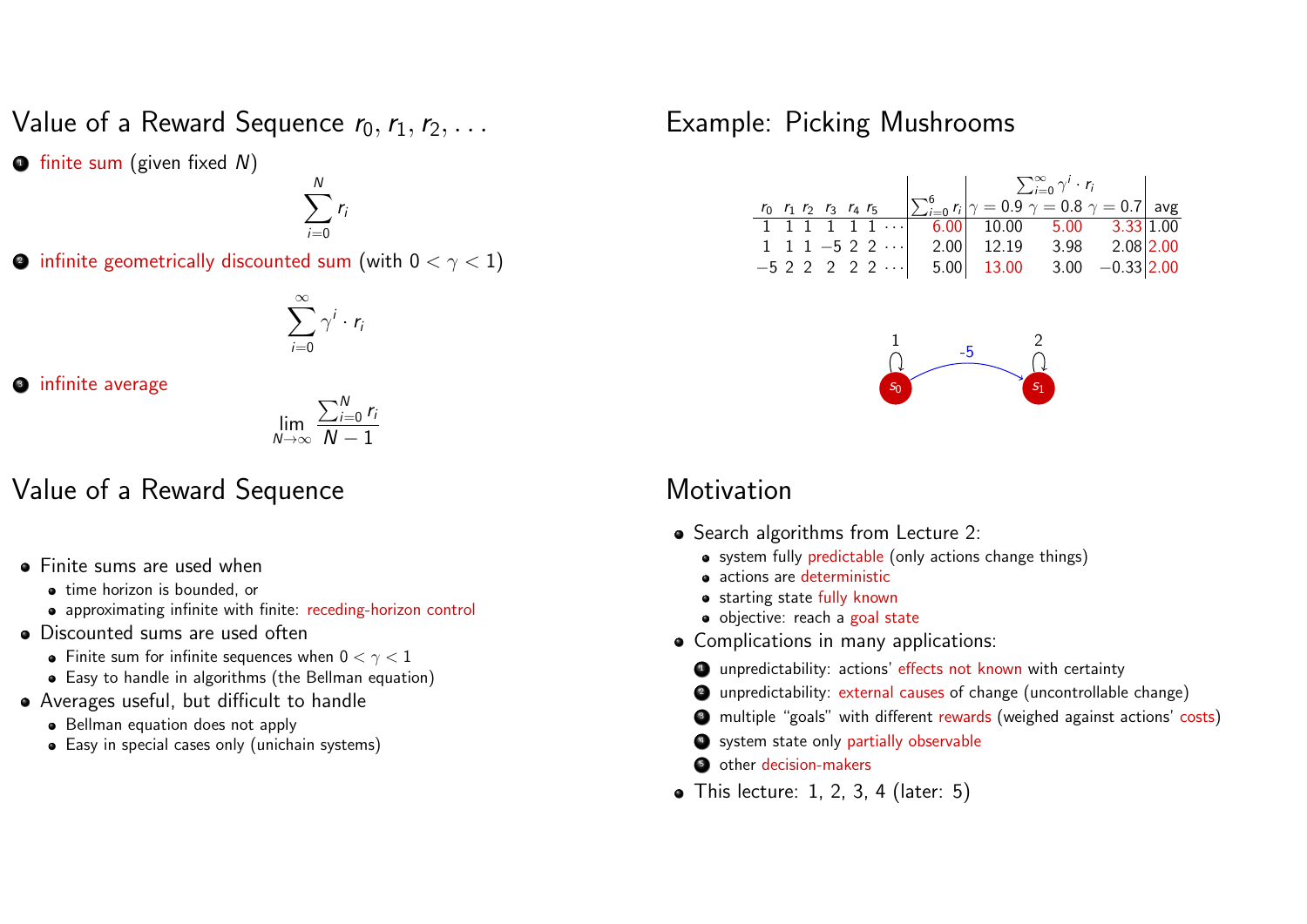## Stochastic Actions

- What to do when actions are stochastic (non-deterministic)?
- Multiple possible successor states
- Reaching goals cannot always be guaranteed
- **o** Options:
- **1** Try to maximize probability of reaching goals
- **2** Try to minimize expected cost of reaching goals
- <sup>3</sup> Try to maximize expected rewards (no goal states!)
- This lecture: Markov decision processes (option 3)

# Policies for MDPs (deterministic example)



# Markov Decision Processes (MDP)

- Definition (MDP  $\langle S, A, P, R \rangle$ )
- $\bullet$  S is a (finite) set of states
- $\bullet$  A is a (finite) set of actions
- $P : S \times A \times S \rightarrow \mathbb{R}$  gives transition probabilities
- $R: S \times A \times S \rightarrow \mathbb{R}$  is a reward function

#### Notice that

- For given  $s \in S$  and  $a \in A$ ,  $\left(\sum_{s' \in S} P(s, a, s')\right) = 1.0$
- Plan/policy given as  $\pi : S \to A$
- Usually no designated initial state
- Reward functions are often  $R(s, a) : S \times A \rightarrow \mathbb{R}$

# Value of a State (with nondeterminism)

The Bellman Equation

$$
\max(R(s,\bullet)+\gamma(0.8\nu(s_1)+0.2\nu(s_2)),R(s,\bullet)+\gamma(0.4\nu(s_3)+0.6\nu(s_4)))
$$

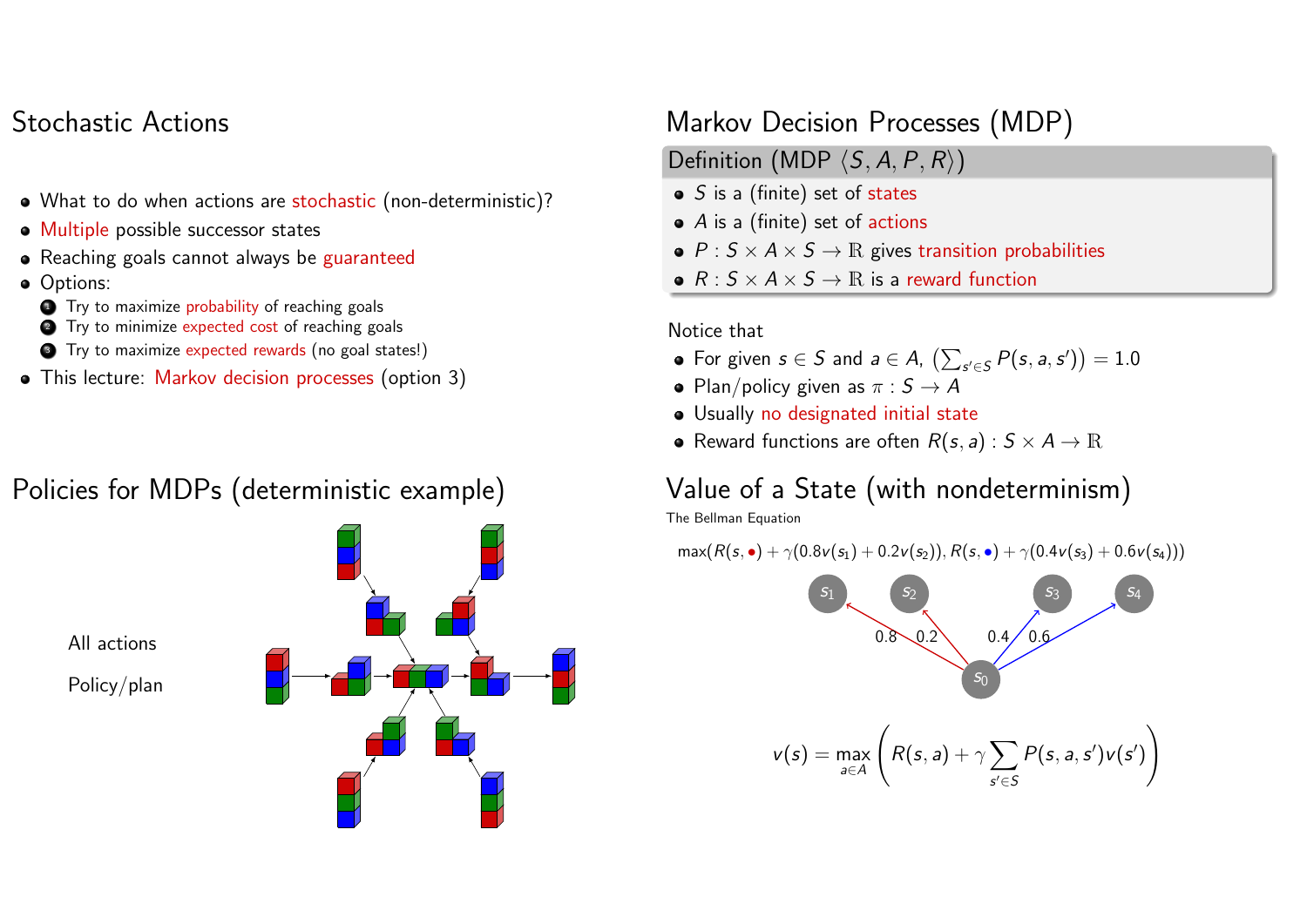#### Bellman Equation

The value  $v(s)$  of state s under the best possible plan/policy:

$$
v(s) = \max_{a \in A} \left( R(s, a) + \gamma \sum_{s' \in S} P(s, a, s') v(s') \right)
$$

Or, if the reward is dependent on the successor state  $s'$ :

$$
v(s) = \max_{a \in A} \sum_{s' \in S} P(s, a, s') [R(s, a, s') + \gamma v(s')]
$$

"A state's value is what is achieved with the action that maximizes the expected value of immediate reward  $+$  discounted future rewards."

### Value Iteration

**1** Let  $n := 0$  and  $v_0 : S \to \mathbb{R}$  be any value function.  $\bullet$  For every  $s \in S$ 

$$
v_{n+1}(s) = \max_{a \in A} \left( \sum_{s' \in S} P(s, a, s') (R(s, a, s') + \gamma v_n(s')) \right).
$$

Go to 3 if  $|v_{n+1}(s) - v_n(s)| < \frac{\epsilon(1-\gamma)}{2\gamma}$  $\frac{1-\gamma j}{2\gamma}$  for all  $s \in S$ . Otherwise set  $n := n + 1$  and repeat this step.

• Policy  $\pi : S \to A$  given by

$$
\pi(s) = \arg\max_{a \in A} \sum_{s' \in S} P(s, a, s') (R(s, a, s') + \gamma v_n(s')).
$$

### Algorithms for Finding Optimal Policies

#### Value Iteration

- Iterate by finding value functions closer to optimal
- Policy implicit in value function
- **•** Terminate when change smaller than given bound

#### Policy Iteration

- Iterate by improving policy bit by bit
- **•** Fewer rounds than Value Iteration
- **•** Termination when policy not improved

(Not covered in this lecture!)

### Value Iteration

#### Theorem

Let  $v_{\pi}$  be the value function of the policy produced by the value iteration algorithm, and let  $v^*$  be the value function of an optimal policy. Then  $|v^*(s) - v_\pi(s)| \leq \epsilon$  for all  $s \in S$ .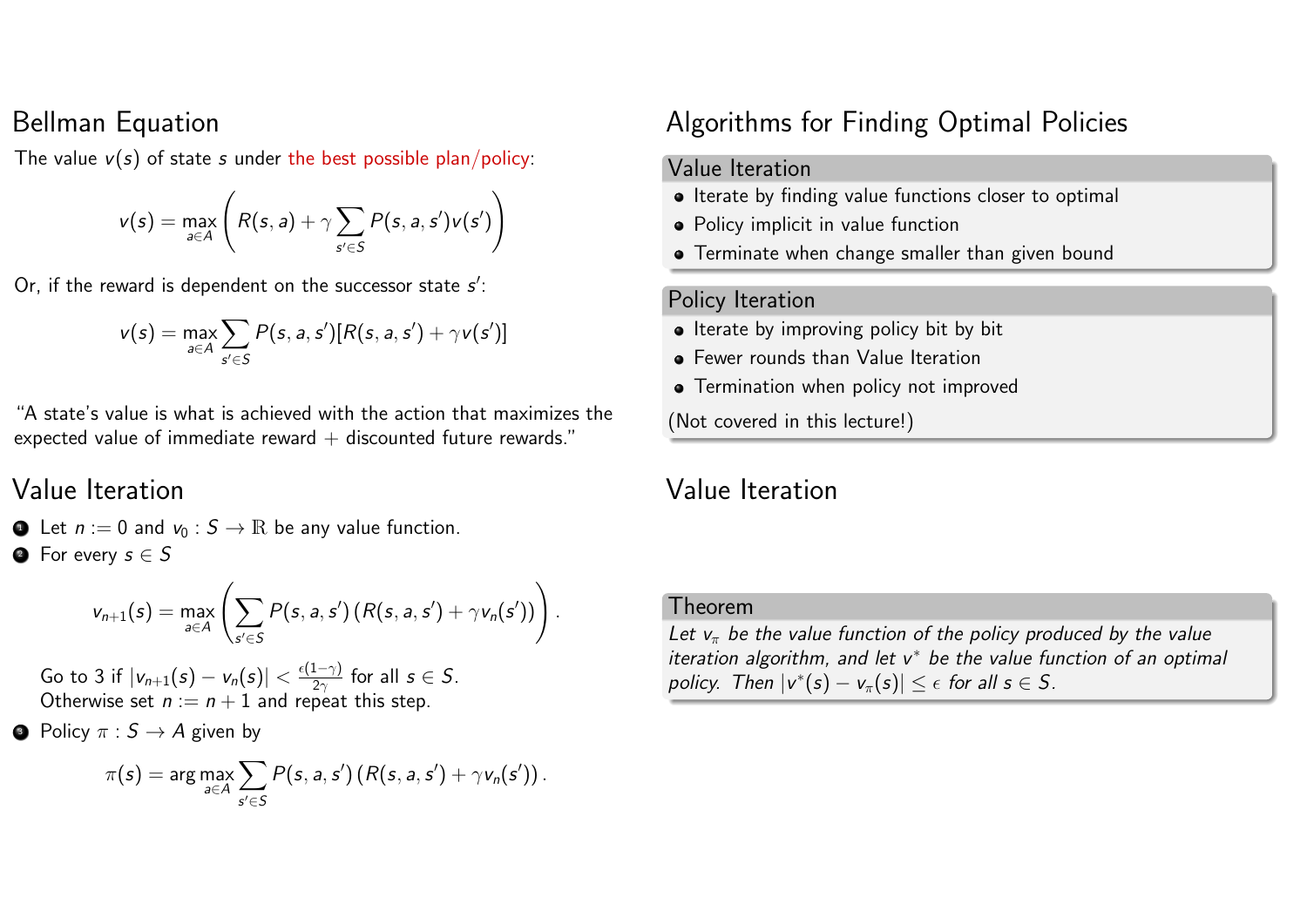## Value Iteration

Let  $\gamma = 0.6$ .  $|v_i(A) v_i(B) v_i(C) v_i(D) v_i(E)|$  0.000 0.000 0.000 0.000 0.000 1.000 0.000 0.000 5.000 0.000 1.000 2.760 0.600 5.000 0.600 1.656 2.760 0.600 5.360 0.600 1.656 2.994 0.994 5.360 0.994 1.796 2.994 0.994 5.596 0.994 1.796 3.130 1.078 5.596 1.078 1.878 3.130 1.078 5.647 1.078 1.878 3.162 1.127 5.647 1.127 . . . 1.912 3.186 1.147 5.688 1.147 1.912 3.186 1.147 5.688 1.147



# Partial Observability

- Not all features of the state can be observed
	- ⇒ Cannot determine current state unambiguously
	- ⇒ Many possible current states
- Sensors incomplete, imprecise, not enough sensors
- Games:
	- Card games: Poker, Bridge, ...
	- Mastermind (1970ies code-breaking game)
- Memory becomes necessary (think about Chess vs. Poker)

# What Difference Does Observability Make?



# **Observability**

Deterministic observations partition the state space

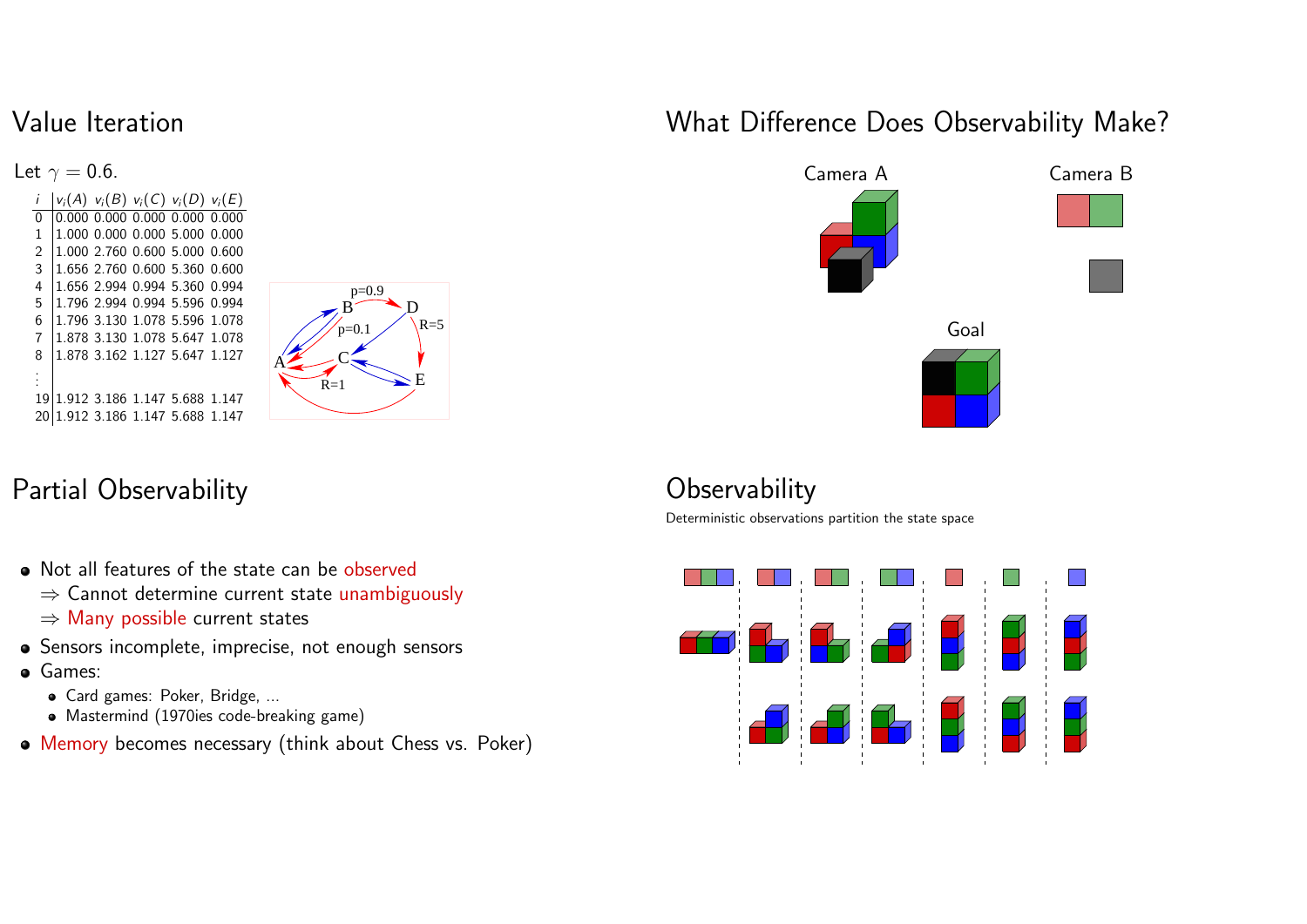## Belief State

- **•** Belief State
	- with probabilities: probability distribution over states (discussed later)
	- without probabilities: set of possible current states
- belief state of size 1: state known unambiguously
- large belief state  $\rightarrow$  state very incompletely known
- $\bullet$  small belief state  $\rightarrow$  state known more accurately
- o observations can reduce the size
- nondeterministic actions can increase or reduce
- **o** deterministic actions can reduce

# Example: Belief State After WWW



# The Belief Space: Example

- Robot without sensors, in a  $7 \times 8$  room, trying to exit
- Position unknown, orientation known
- Actions: North, South, East, West
- Next slides: One possible location of the robot  $\left( \bullet \right)$  and the change in the belief state at every execution step.



# Example: WWWWWW

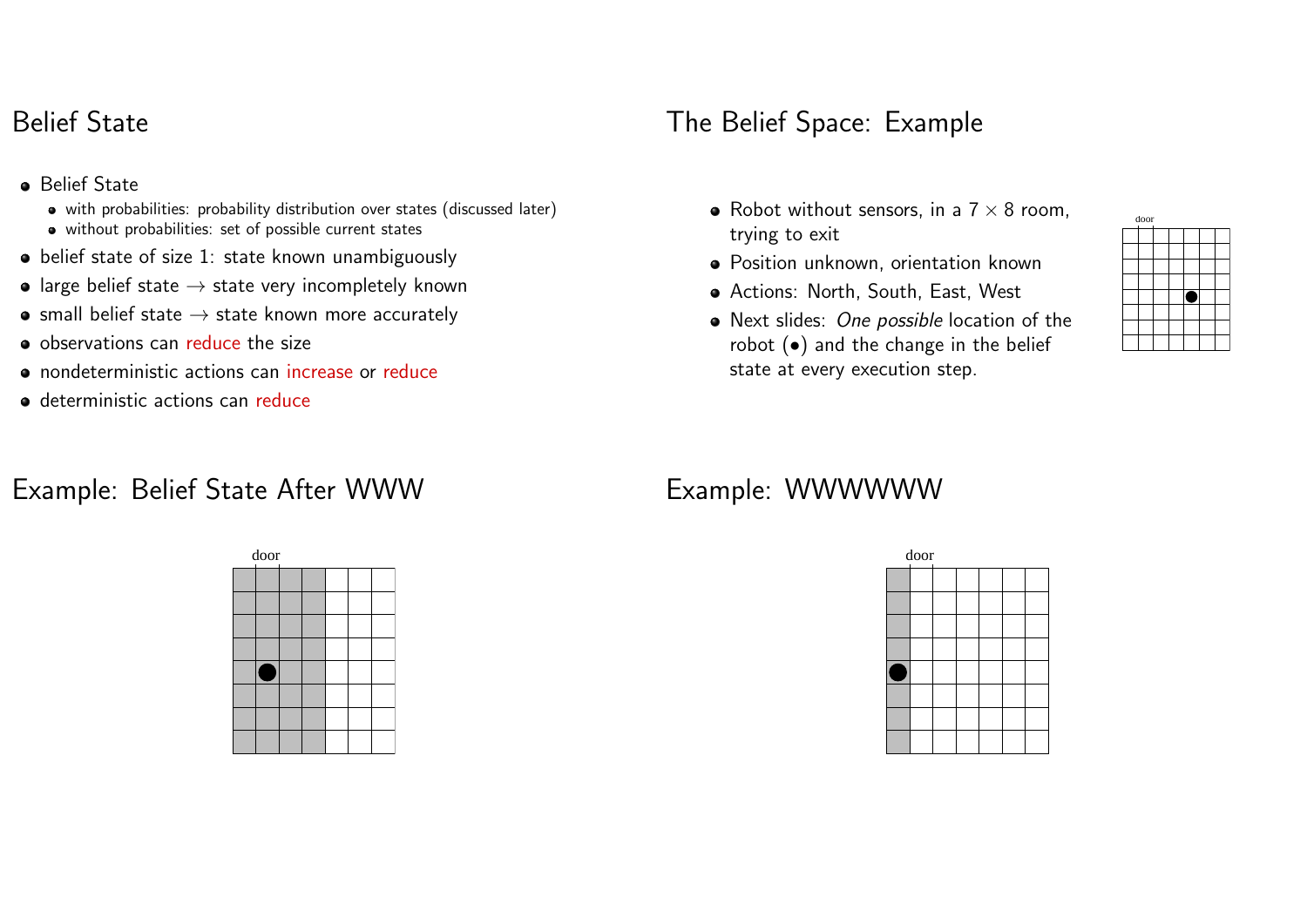## Example: WWWWWWNNN



# Example: WWWWWWNNNNNNNE



# The Belief Space

#### Example

Belief space over state space {00, 01, 10, 11}

| state variables $\vert$ states $\vert$ belief states |                           |
|------------------------------------------------------|---------------------------|
| $n=2$                                                | $ 2^n = 4   2^{2^n} = 16$ |

Next slide: red action: the complement 1st bit blue action: assign a random value to the 2nd bit



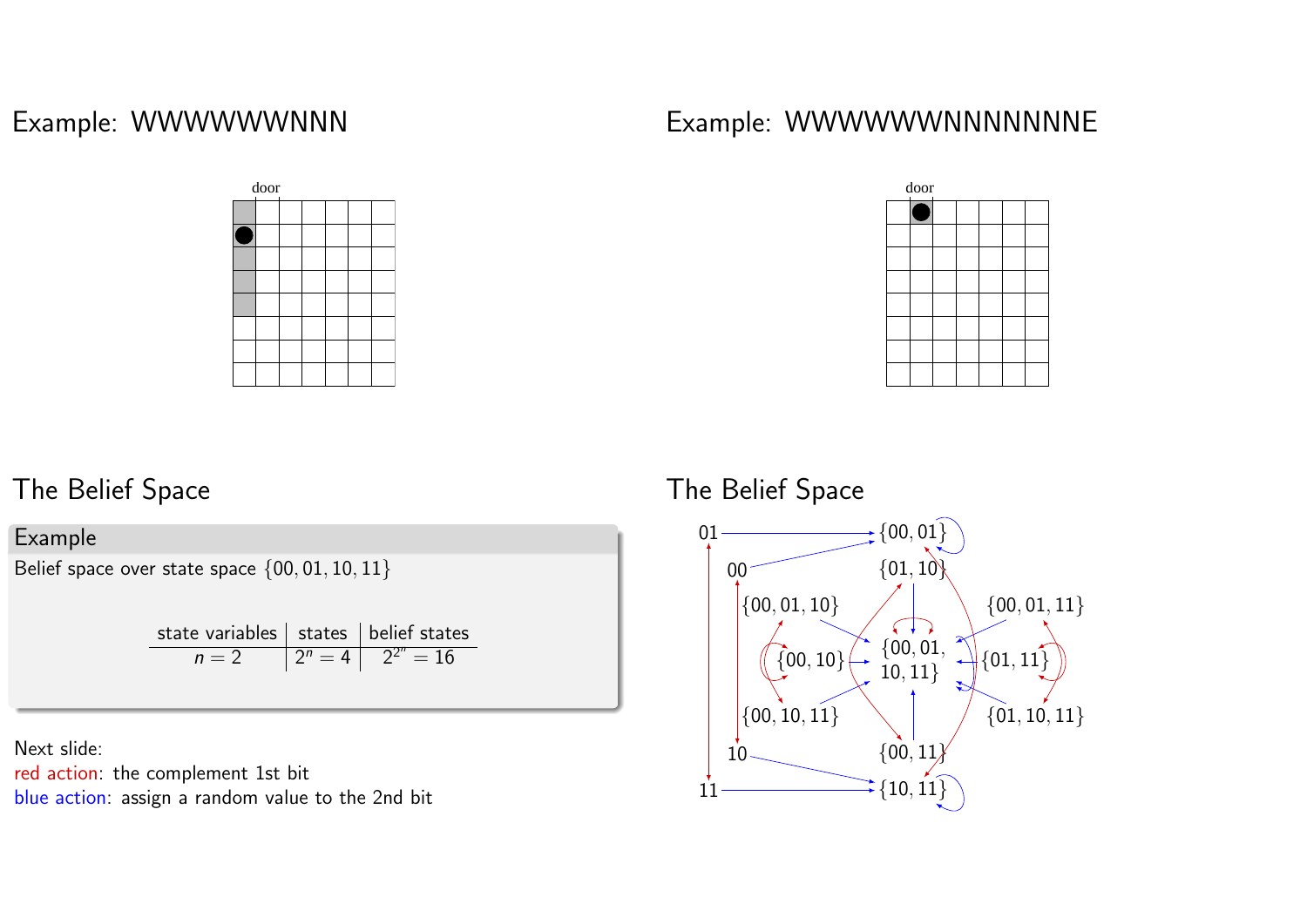Algorithms (Special Case: No Observations At All)

Without observations, plans are sequences of actions from the initial belief state to a belief state included in the goals

- Belief states represented as formulas, BDDs, ...
- Standard search algorithms (A\*, Greedy BFS, ...)
- Belief space very large; limits applicability of these algorithms with belief states

# Conditional Plans and AND-OR Trees

Observations allow choosing what to do in different circumstances. The interplay between agent's choices and the environment's choices represented as an AND-OR tree:

- AND-node: Uncontrollable events (nondeterminism, observation)
- OR-node: Controllable events (actions)
- Conditional plans include one action for each OR-node
- AND-OR tree ∼ game tree (lecture 7)

Algorithms for systematic AND-OR tree search: AO\*, LAO\*,  $\dots$ 

## AND-OR Trees and Conditional Plans



#### action<sub>1</sub>; IF obs<sub>1</sub> THEN (action<sub>2</sub>;...) ELSE (action<sub>1</sub>; ...)

### **Mastermind**

- Code: sequence of 4 colors
- The code is hidden from the player
- Player tries to guess the code
- Response to each guess: 0 to 4 of
	- correct color, correct position ◦ correct color, wrong position
- Solution by AND-OR search in discrete belief space
- Critical: heuristics for choosing the guesses
- Can always be solved with  $\leq$  5 moves (difficult for humans)

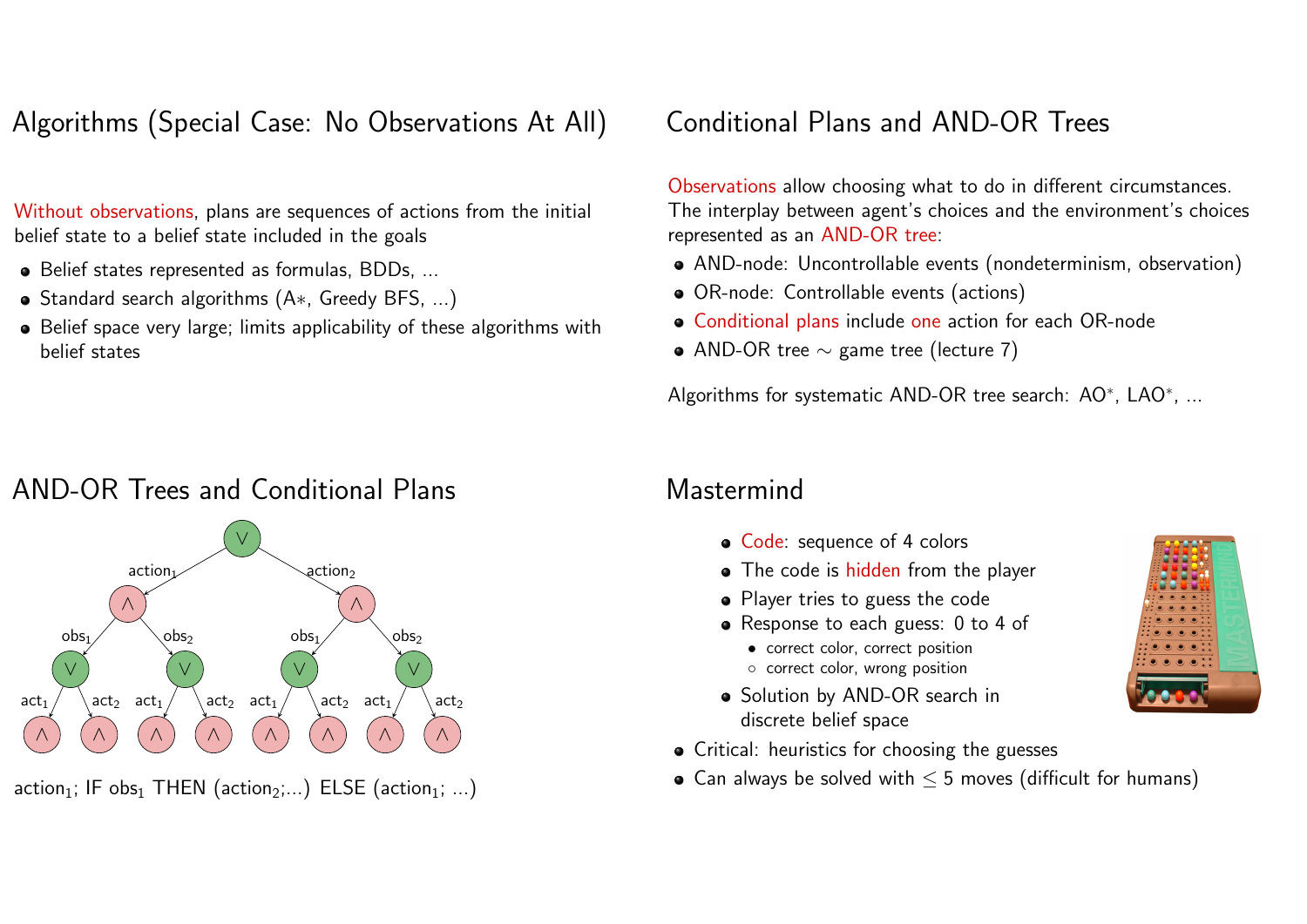# Observations  $+$  Discrete Belief States

Deterministic observations corresponds to sets of states (those states where the observation can be made.)

Belief State update with an Observation

An observation  $O \subseteq S$  updates a belief state  $B \subseteq S$  to

 $B' = B \cap O$ 

#### Example

For belief  $B = \{$  Sunday, Monday, Tuesday  $\}$  the observation "weekend"  $O = \{$  Saturday, Sunday  $\}$  yields

 $B' = B \cap O = \{\text{Sunday}\}\$ 

### Probabilistic Belief States

Assigning a numeric probability to the states in a belief state is needed:

- Defining expected value of a plan
- Defining probability of success of a plan

#### Applications:

- Active diagnosis: planning for diagnostic tests to maximize success or optimize costs
	- Medical diagnosis
	- Technical systems diagnosis

## $Actions + Discrete Belief States$

A (nondeterministic) action a correspond to a relation  $R_a \subseteq S \times S$ that relate a state with its successor states.

Belief State update with an Action

 $B' = \{s' \in S | s \in B, sR_a s'\}\$ 

#### Applicability of an Action An action *a* is considered to be applicable only if for all  $s \in B$ ,  $sR_a s'$ for some  $s' \in S$ .

### Observations  $+$  Probabilistic Belief States

Instead of set of possible states, a belief is probability distribution B over all states S.

# Belief State update with an Observation An observation  $O$  updates  $B$  to  $B^\prime$  according to Bayes Rule:  $B'(s) = P(s|O) = \frac{P(O|s)B(s)}{\sum_{s_2 \in S} P(O|s_2)B(s_2)}$ (1)

(The denominator represents, for belief state  $B$ , and before any observations are made, the probability that observation  $O$  will be made.)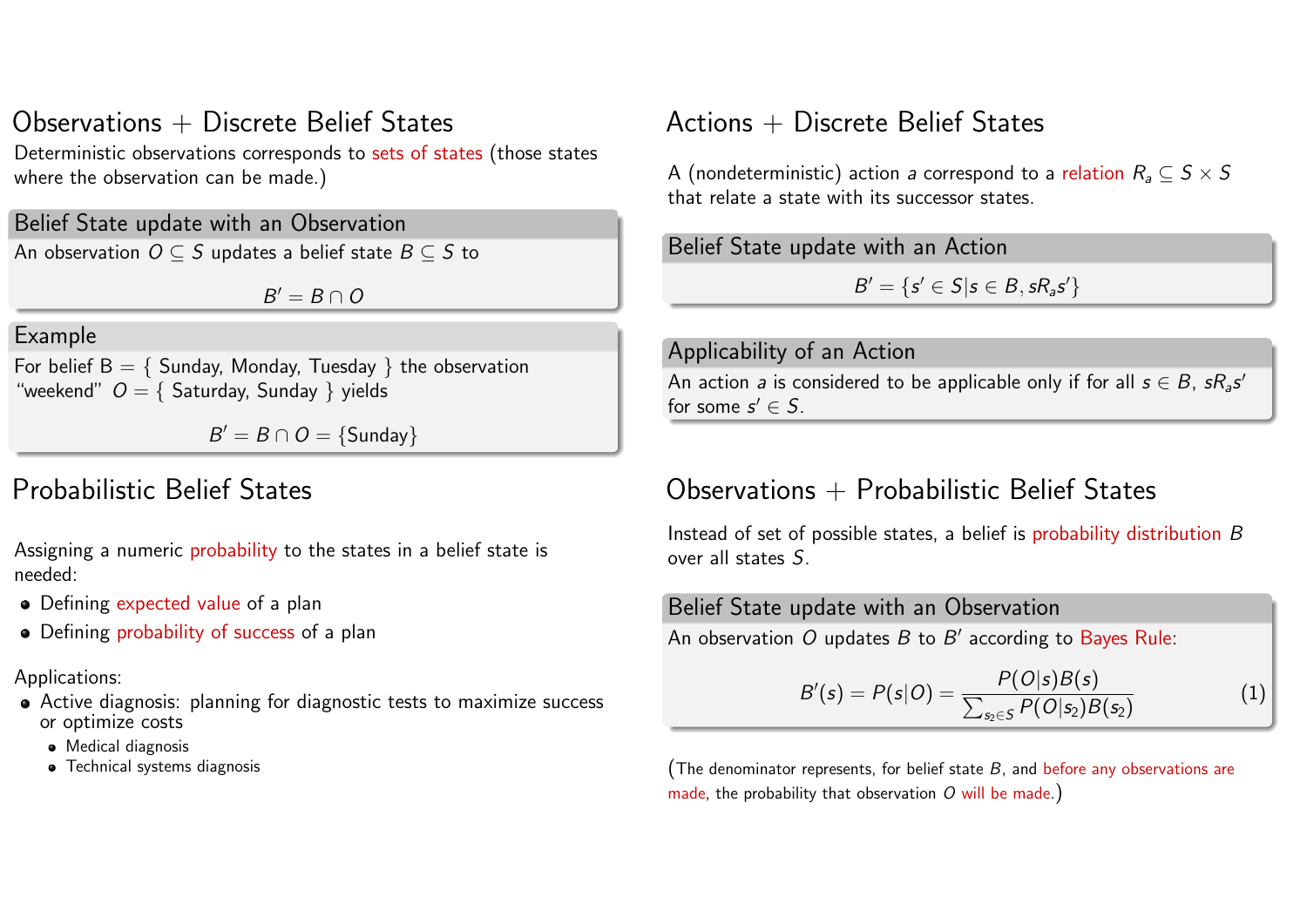#### Observations  $+$  Probabilistic Belief States

Example  $B(s_0) = 0.01$  $B(s_1) = 0.99$  $P(O|S_0) = 0.1$  $P(O|S_1) = 0.0$  $P(s_0|O) = \frac{0.1 \cdot 0.01}{0.1 \cdot 0.01 + 0.01}$  $0.1 \cdot 0.01 + 0.0 * 0.99$  $= 1.0$  $P(s_1|O) = \frac{0.0 \cdot 0.99}{0.1 \cdot 0.01 + 0.01}$  $0.1 \cdot 0.01 + 0.0 * 0.99$  $= 0.0$ 

### $Action + Probability$  Belief States

Successor State Probabilities

Action a maps B to B', with a applicable in all s with  $B(s) \neq 0$ .

$$
B'(s') = \sum_{s \in S} B(s)P(s, a, s')
$$

#### Probabilistic Belief States: Example



- Robot moves in a grid
- Wall detectable only when robot next to it
- Wall not visible (yet)

# Partially Observable MDPs (POMDP)

# Definition (POMDP  $\langle S, A, P, R, E, O \rangle$ )

- $\bullet$  S is a (finite) set of states
- $\bullet$  A is a (finite) set of actions
- $\bullet$  P :  $S \times A \times S \rightarrow \mathbb{R}$  gives transition probabilities
- $R: S \times A \times S \rightarrow \mathbb{R}$  is a reward function
- $\bullet$  E is a (finite) set of observations (evidence)
- $\bullet$   $O: A \times S \times E \rightarrow \mathbb{R}$  gives observation probabilities